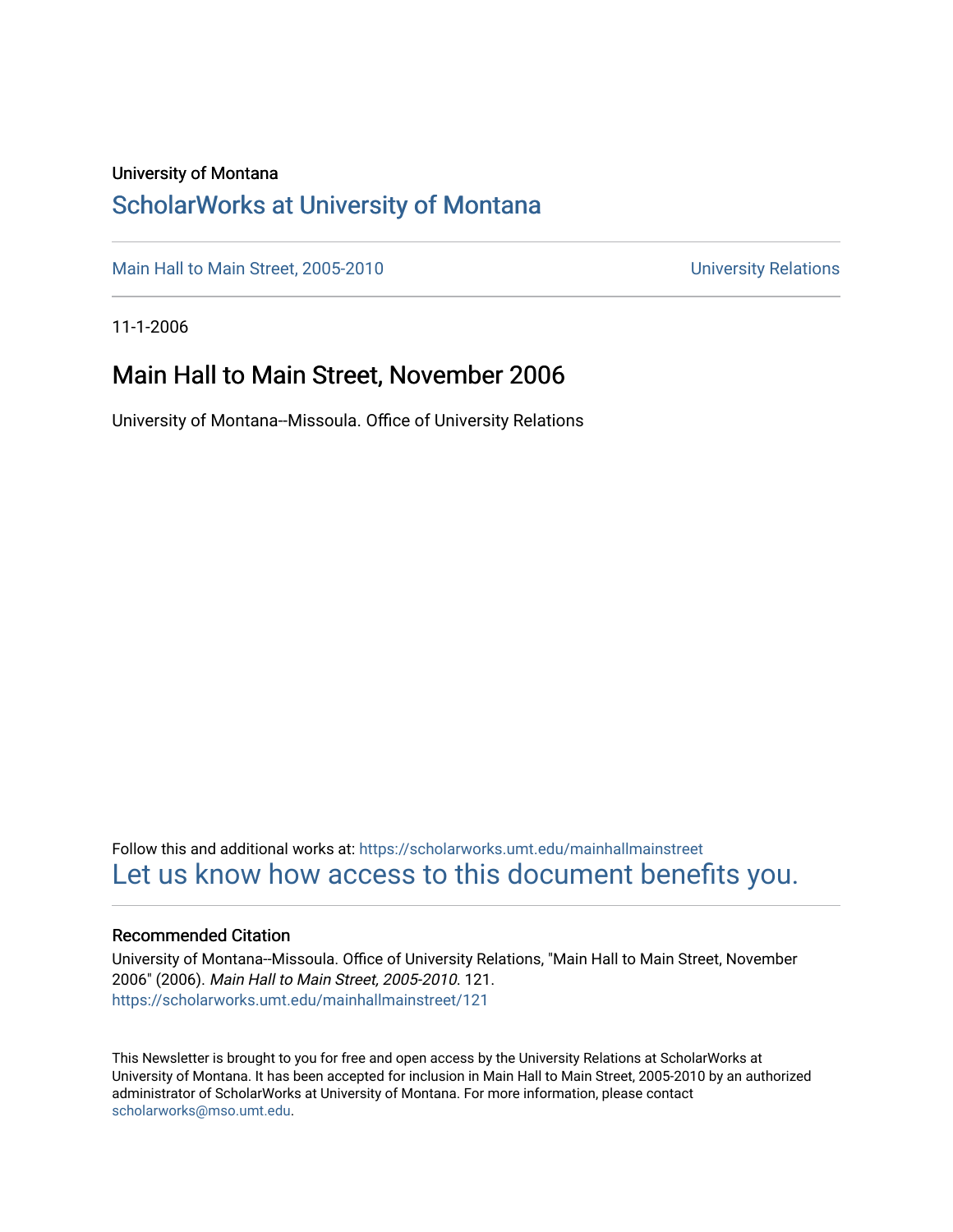## **M ain Hall to ain Street**

UNIVERSITY **MONTANA LIBRARY**

**November 2006 Vol. 12 No. 11**

**NOV 2 9 2006 Connecting Campus and Community**

# **Toys flood Griz for Kids**

### Second annual toy drive collects thousands of toys for youth in need

Never mind that it was only Nov.<br>swing for the Griz faithful at the Cal Poly Tever mind that it was only Nov. 4. The holiday season was in full game as fan after fan brought toys for the Griz for Kids drive to give kids in need something special come December.

Volunteers manned tables at each entrance to Washington-Grizzly Stadium at The University of Montana ready to accept toys and spirit them away to a trailer for further distribution.

Beginning hours before kickoff, footballs, Legos, Barbie dolls and more started pouring in from fans of all ages.

Griz fans from Billings, Great Falls and nearly everywhere else in the state showed up with toys for Missoula-area kids.

"It's really incredible that they donated to help Missoula kids," said University Relations Director Rita Munzenrider. "They wanted to support something the Grizzlies were doing."

At press time an official count of toys was unavailable, but the sheer volume of gifts indicated that the number was significantly higher than last year.

"The drive was even more successful than last year," she said, "It brought in more than enough to meet the needs of the agencies involved."

The agencies that will distribute the toys around the area include Mountain Home Montana, Head Start, Early Head Start,

Missoula Indian Center, Youth Homes Inc., Watson Children Shelter, A.W.A.R.E. Inc., YWCA and WORD.

Leftover toys will be used to fill some unanticipated needs in Missoula's Flagship Program at local elementary schools and be donated to the Salvation Army.

The Griz for Kids program, now in its second year, was organized by Grizzly football player Ryan Wells, who took the reins from his teammate and friend Chris Orwig, the program's founder.

"Chris wanted Ryan to take this to a whole new level this year, and he really met the challenge," Munzenrider said. "He represented the Grizzlies and the Department of English well."

Wells earned academic credit for directing the program through an internship organized by the English department.

Sponsors for Griz for Kids included Max Media, Missoula Federal Credit Union, 102.5 Mountain FM's Mountain of Giving Toy Drive, UM, the Montana Grizzlies and Beach Transportation. The weekend following the drive,

**Griz for Kids organizer and Grizzly football player Ryan Wells stands with fan Chris Thompson at the Nov. 4 Cal Poly game. She is donating a stuffed toy on her way to the game.**

> bus drivers from Beach Transportation donated their time to unload and sort the toys at the Missoula County Fairgrounds

After the toys are sorted, the agencies responsible for

 $-$  **Continued** back page

### **Santa Train ready to make yearly visit to Missoula**

Eight tiny reindeer it is not, but Santa<br>is unlikely to have many complaints<br>in his train pulls in behind Southgate is unlikely to have many complaints when his train pulls in behind Southgate Mall in Missoula Saturday, Dec. 2.

The annual Santa Train, sponsored by Montana Rail Link and Southgate Mall, brings hats and mittens to children in need and gives the community a chance to get those gift requests to the jolly man in red. UM will join the event as a sponsor this year.

Santa will roll down the Bitterroot Line

in one of two shiny, silver Montana Rail Link dome cars — complete with lavish upholstery and plenty of holiday cheer.

Montana Rail Link spokeswoman Lynda Frost said the Santa Train has been visiting the mall for more than 15 years.

"Now it's a tradition," she said. Kids and adults can come out to the railroad tracks between Southgate Mall and Bob Ward's from 11 a.m. to 3 p.m. to see Santa or just ogle the train.

"We always get a lot of railroad buffs in

the community who come out," Frost said.

The line for those waiting on Kris Kringle will snake through the other dome car, so visitors can stay warm and have a look through the train.

UM representatives will be on hand to give away Griz spirit items and apply Griz tattoos on kids' faces.

Cider, hot cocoa and coffee will be provided by UM, and Southgate Mall will supply Christmas cookies for the free event.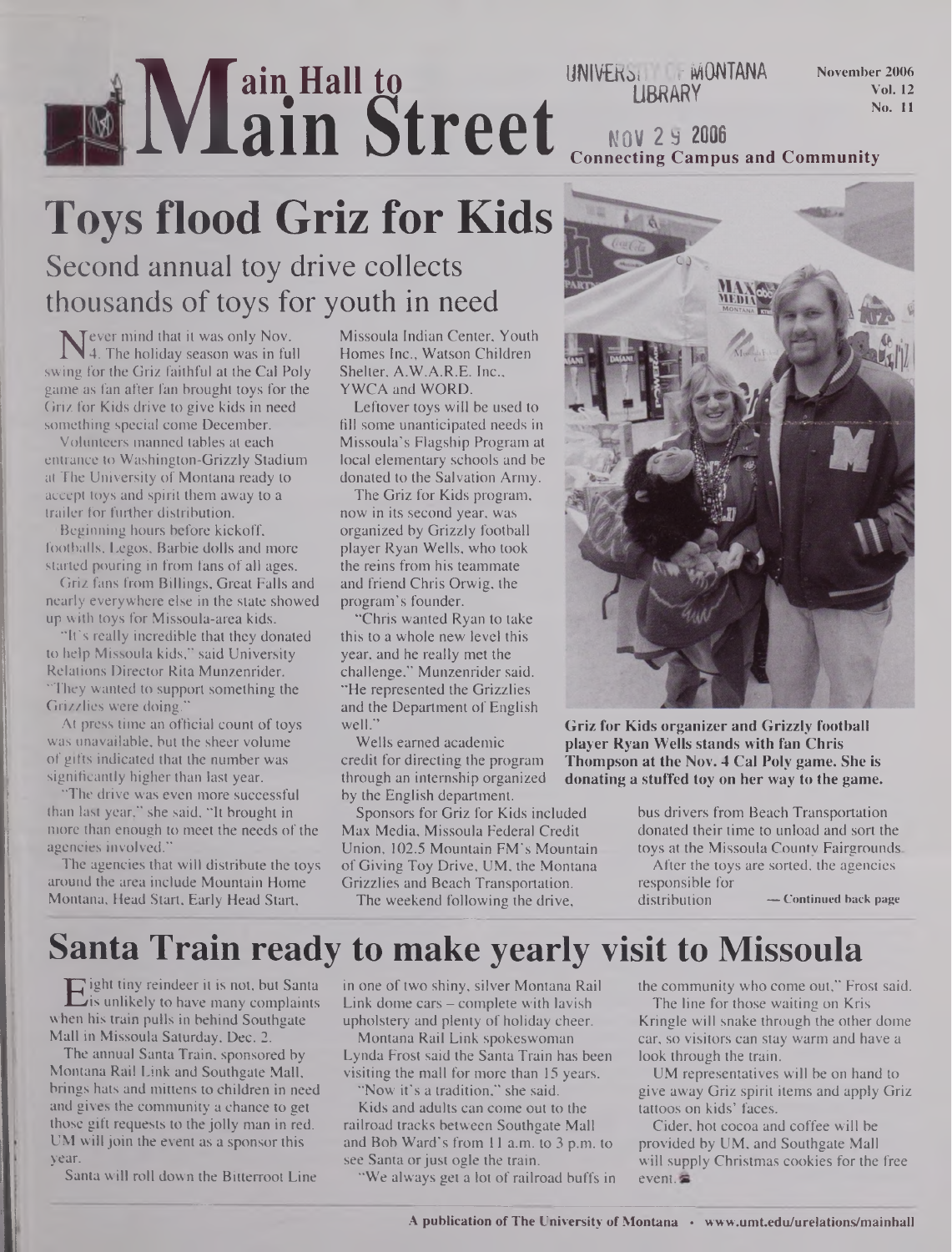### **Family Weekend 2006**



UM Advocates vie for a pie-eating contest victory as students and their families look on at the first-ever Fam Jam **during Family Weekend on Oct. 27.**

### **Dad wins scholarship for son**

Bob Clark, a Great Falls father, was the winner of a \$1,000 Excellence Fund Scholarship given away at the Fam Jam during Family Weekend Oct. 27. His son, Casey, a UM freshman and graduate of Great Falls High School, will use the scholarship to pay spring semester tuition.

The scholarship, presented to Clark by UM President George Dennison, is made possible through private giving to The University of Montana Foundation.

In addition to the Excellence Fund Scholarship, more than \$7,000 in gift certificates, textbook vouchers and Griz logo items were given away in prize drawings during the Fam Jam. Missoula businesses were extremely generous to visiting families and once again proved the community's hospitality is second to none. $\blacktriangleright$ 



### **Greek Task Force works hard for higher membership**

It s been two years since a task force of inter<br>formed to support the Greek system at UM.<br>Now leven with the number of new members. t's been two years since a task force of interested alumni was

Now, even with the number of new members bolstered and increasingly successful recruitment methods in place, these alums meet from their homes around the country in a weekly conference call to discuss ways to help UM's Greek community.

Greek Life Adviser Emily Yaksitch said the task force is made up of alumni from active chapter houses at UM, as well as those from houses that have been inactive on campus for years.

"It's nice because there's still that fabric," she said. "They want it to stick around whether it's their house or Greeks at large."

The group doesn't have any pre-stated goals or objectives, Yaksitch said, but they are instrumental in fundraising and organizing statewide recruiting efforts that reach out to graduating high school students.

Today there are nine active chapter houses in the UM Greek system - five fraternities and four sororities.

Yaksitch said that at one time as many as 25 active chapters operated at UM.

Allison Squires, president of the Alpha Phi sorority, said they had 15 new members enroll this year — a large increase from the last several.

"This year is a turning point for the Greek system," she said. "The increased membership is a good sign that we will be making more of an impact on campus in the future."

There currently are now 282 members of the Greek system only about 2 percent of the student body  $-$  but an increase from recent years.

Yaksitch said the revived interest comes from a more unified recruiting effort and better communication among alumni, current Greeks and administration at UM.

"Greek life is a way of getting involved on campus, not just involved in the Greek community," she said.

This year alone, the Greek community has experienced a 43 percent increase in membership, Yaksitch said.

"It doubled some chapters' sizes," she said.

Spring recruitment begins in early February 2007.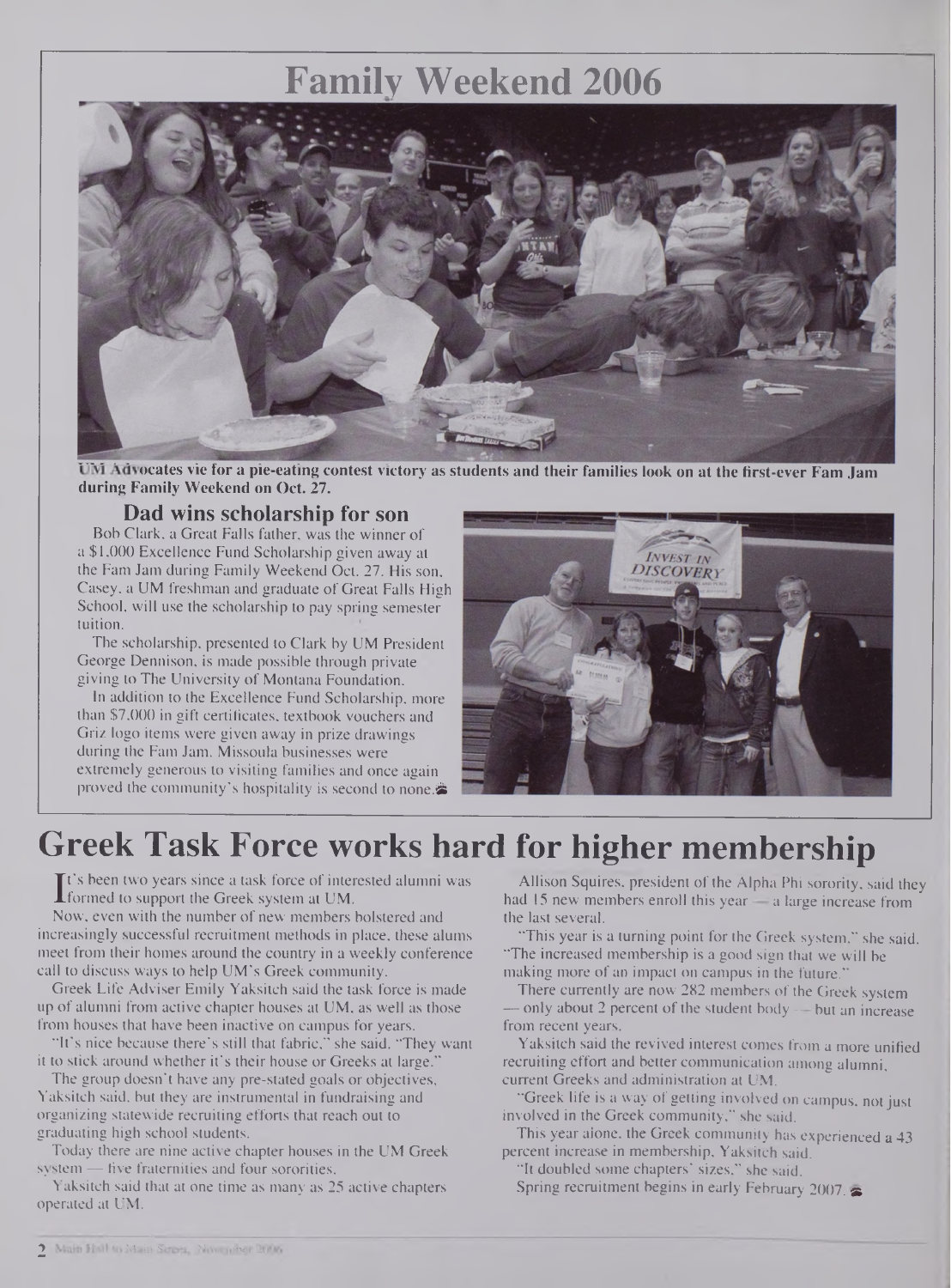**Internet Improvements—**As the use of Internet technologies has soared, so too has demand on The University of Montana's computer network, resulting in sometimes frustrating slowdowns. The University has announced a plan to address the situation, said Ray Ford, associate vice president for Information Technology. "In order to provide a better safety margin, IT will move ahead as soon as possible to implement this plan," he said. The plan involves separating on-campus from Residence Life traffic;

assigning each to their own external network links; increasing net bandwidth to campus by 50 percent — from 90MB to 135MB; dedicating 90MB of bandwidth to oncampus traffic and the other, separate 45MB to Residence Life; dedicating a newly purchased "filtering box" - which reduces extraneous network traffic  $-$  to the on-campus load, while switching the older unit to Residence Life traffic. For more information about Information Technology on campus, visit <http://www.umt.edu/it/>.

**Correction Curriculum—**Montana's parole and probation officers deal with a diverse group of offenders who are increasingly mentally ill, chemically dependent and sexually violent. To meet the demands of this offender population, the Adult Community Corrections Division of the state Department of Corrections has hired UM to design an online training program to assist its officers in dealing with these difficult cases. "This training is absolutely needed," said Tim Conley, the assistant professor in UM's School of Social Work who spearheads the project. The Web-based training will be offered through UM Continuing Education, which has a wide variety of online course offerings. Conley said the project should save taxpayer dollars because officers won't have to travel to other cities and stay in hotels for training as they do now. Also, this means department's training dollars will be spent in Montana, rather than on out-ofstate training courses.

**Buying Bricks—**Become a permanent part of the UM-Missoula campus by having your name — or another special person's — engraved on a brick in Centennial Circle. Paved

with red bricks, the circle surrounds Rudy Autio's landmark grizzly bear statue, located on the western edge of the Oval. With its classic Main Hall and Mount Sentinel backdrop, the circle is a favorite place for picture-taking. The bricks cost \$150 each and may be engraved with names or brief messages. A Centennial Circle brick makes a great Christmas gift. For more information, go online to <http://www.umt>. edu/urelations/bricks.htm.



**Bus Redux—**It turns out there is such thing as a free ride. Two of them. For the second time in as many months, UM is the recipient of a bus donated by the City of Missoula s Mountain Line bus system. The Associated Students of UM Office of Transportation will now have two backup buses on the **Park-N-Ride** routes, making maintenance and repairs easier and less disruptive. The extra carrying capacity of the longer bus also helps alleviate riders having to wait for the next bus during peak times, especially on the busy South Campus route. ASUM President Andrea Helling said that because of breakdowns and

other required maintenance, the donated buses couldn't have come at a better time. "The current buses are 1988 and 1989 models," she said. "Most cars don't even run that well when they're this old." Before the newly donated bus runs its first route, it must undergo a paint job to cloak it in UM maroon and white with Park-N-Ride logos. "In our budget we can barely afford to have them painted," Helling said. "There's no way we could afford new **UNIVERS**. Mounta **buses. Wa** re just tremendously thankful to

**Briefs**

Bear

**BRAKY**<br>**Best Buy—UM** was chosen to appear as one of  $47$  and universities in the 9<sup>th</sup> edition or Barron's "Best Buys in College Education." Inclusion in the volume is based on various criteria, including tuition rates and the results of questionnaires filled out by students and the dean of students. President George Dennison indicated his gratification about UM's inclusion, since these listings make clear to potential students the value received for the value given. "We try hard to earn the

'best buy' billing by emphasizing affordability and quality," he said. Colleges covered in the book range from publicly supported schools that are virtually tuition-free to moderately priced ones that provide quality education at bargain prices.

**Campus Closings—**The UM campus will be closed for the Thanksgiving holiday Thursday and Friday Nov. 23-24. Students and faculty have Wednesday Nov. 22 off for a travel day, but campus offices will remain open that day.

**Knowles Acknowledged—**UM radio-television Professor William Knowles, the man known to thousands of students for his Introduction to Mass Media class, was recently honored with a national award for his contribution to broadcast journalism. Knowles received the prestigious Edward L. Bliss Award for Distinguished Broadcast Journalism Education at the 2006 annual convention of the Association for Education in Journalism and Mass Communication. The award is named for legendary CBS newsman Ed Bliss, a longtime writer and producer for Walter Cronkite. Knowles has taught at UM since 1986. His students have won nearly every award bestowed on college journalists, including Emmy Awards, Society of Professional Journalists Mark of Excellence Awards, and Associated Press and Montana Broadcasters Association honors. Before coming to UM. Knowles worked in the profession for 22 years. He was a news producer and executive for ABC News in bureaus in Los Angeles and Atlanta and in Washington, D.C., where he covered a number of historic events during Watergate.

**Cookie Cook-Off—**Students, staff and faculty will take the stress out of finals week by baking cookies to help those in need at UM's annual Great UM Christmas Cookie Cook-Off. The event will take place Thursday, Dec. 14, in the Food Zoo. Volunteers from the campus community are invited to bake cookies for their families and more importantlt, for those in need. This year's theme is "The Bear that Cares," and Monte will make an appearance along with Santa Claus. Last year nearly 280 dozen cookies were donated to 13 local charities and more than 22 campus departments participated in the event. Supplies are provided by University Dining Services and donors. For more information or to donate supplies, call University Dining Services at 243-6325.

**— Continued back page**